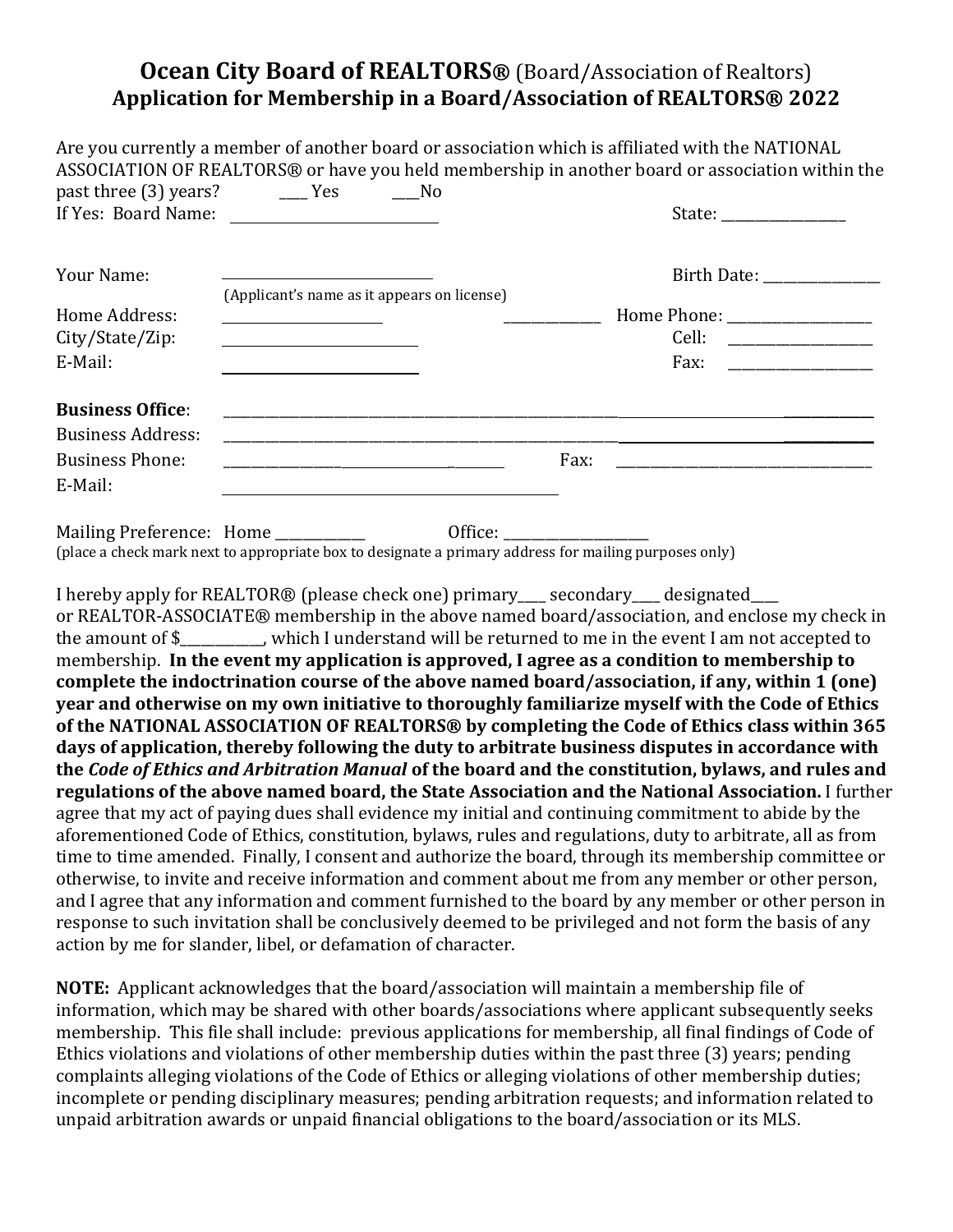## **Ocean City Board of REALTORS® Page Two**

Once accepted to membership, dues are not refundable

**NOTE:** Applicant acknowledges that if accepted as a member and he/she subsequently resigns from the board or otherwise causes membership to terminate with an ethics complaint pending, the Board of Directors may condition renewal of membership upon applicant's certification that he/she will submit to the pending ethics proceeding and will abide by the decision of the hearing panel. If applicant resigns or otherwise causes membership to terminate, the duty to submit to arbitration continues in effect even after membership lapses or is terminated, provided the dispute arose while applicant was a REALTOR®.

## **Ocean City Board of REALTORS® Pro-Rated Dues for 2022**

## **1.) Membership Dues Breakdown:**

| <b>START</b> | <b>NAR</b> | <b>NAR</b> | <b>NJR</b> | <b>NJR</b> | <b>SISRMLS</b> | <b>OCBOR</b> | <b>OCBOR</b> | App    | RPAC* | <b>Total</b> |
|--------------|------------|------------|------------|------------|----------------|--------------|--------------|--------|-------|--------------|
|              |            | <b>PR</b>  |            | L/A        |                |              | <b>PR</b>    | Fee    |       |              |
| Jan.         | 150.00     | 35.00      | 135.00     | 5.00       | 100.00         | 264.00       | 15.00        | 125.00 | 20.00 | 849.00       |
| Feb.         | 137.50     | 35.00      | 135.00     | 5.00       | 100.00         | 264.00       | 15.00        | 125.00 | 20.00 | 836.50       |
| Mar.         | 125.00     | 35.00      | 135.00     | 5.00       | 100.00         | 264.00       | 15.00        | 125.00 | 20.00 | 824.00       |
| Apr.         | 112.50     | 35.00      | 101.25     | 5.00       | 75.00          | 198.00       | 15.00        | 125.00 | 20.00 | 686.75       |
| May          | 100.00     | 35.00      | 101.25     | 5.00       | 75.00          | 198.00       | 15.00        | 125.00 | 20.00 | 674.25       |
| June         | 87.50      | 35.00      | 101.25     | 5.00       | 75.00          | 198.00       | 15.00        | 125.00 | 20.00 | 661.75       |
| July         | 75.00      | 35.00      | 67.50      | 5.00       | 50.00          | 132.00       | 15.00        | 125.00 | 20.00 | 524.50       |
| Aug.         | 62.50      | 35.00      | 67.50      | 5.00       | 50.00          | 132.00       | 15.00        | 125.00 | 20.00 | 512.00       |
| Sept.        | 50.00      | 35.00      | 67.50      | 5.00       | 50.00          | 132.00       | 15.00        | 125.00 | 20.00 | 499.50       |
| Oct.         | 37.50      | 35.00      | 33.75      | 5.00       | 25.00          | 66.00        | 15.00        | 125.00 | 20.00 | 362.25       |
| Nov.         | 25.00      | 35.00      | 33.75      | 5.00       | 25.00          | 66.00        | 15.00        | 125.00 | 20.00 | 349.75       |
| Dec.         | 12.50      | 35.00      | 33.75      | 5.00       | 25.00          | 66.00        | 15.00        | 125.00 | 20.00 | 337.25       |

**Application Fees** apply for new members or inactive returning members.

**RPAC Suggested Donation\***: REALTORS® Political Action Committee contributions are voluntary. These funds are used to support REALTOR® issues locally and nationally.

#### **Please Note**

For **2022**, with dues at \$150 per member, NAR computes 36 percent or \$54 to be nondeductible for the member's income tax purposes due to NAR lobbying efforts. Please note that the entire \$35 Consumer Advertising Campaign special assessment qualifies as fully deductible.

In addition, contributions (including member dues) to NAR are not tax deductible as charitable contributions. However, they may be tax deductible under other provisions of the Internal Revenue Code.

For 2022, with New Jersey REALTORS® dues at \$135.00 per member, New Jersey REALTORS computes 16.7 percent or \$22.50 to be nondeductible for the member's income tax purposes due to New Jersey REALTORS lobbying efforts.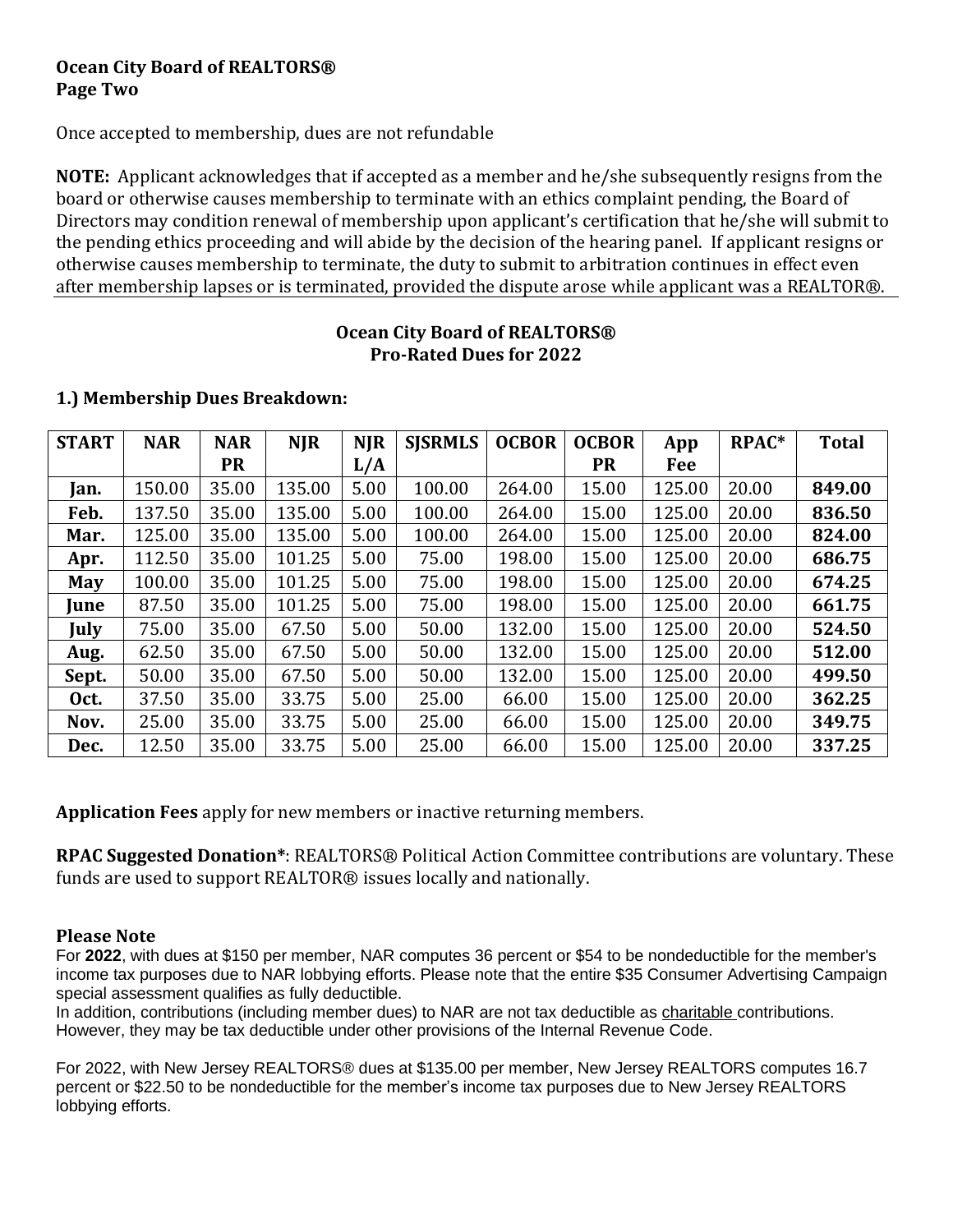## **Ocean City Board of REALTORS®**

#### **Page Three**

#### **SECTION I**

|                            | I hereby submit the following information for your consideration. |            |  |
|----------------------------|-------------------------------------------------------------------|------------|--|
| Primary:                   |                                                                   | Secondary: |  |
| *Nickname:<br>License No.: |                                                                   |            |  |
| License type               |                                                                   |            |  |
|                            | <b>Broker</b><br>Salesperson                                      |            |  |

## **SECTION II – MLS INFORMATION**

| <b>Agents Full Name:</b> |                        |  |
|--------------------------|------------------------|--|
| Agents Office:           |                        |  |
| Preferred E-Mail:        |                        |  |
| Date of Birth:           |                        |  |
| Preferred Mail:          | Office<br>Home         |  |
| Preferred Fax:           | Office<br>Home         |  |
| Preferred Phone:         | Office<br>Cell<br>Home |  |
|                          |                        |  |

Number:

**NRDS #: (Board supplied)**

Information supplied where there is an asterisk (\*) is not required. However, it will assist the board/association in establishing historical data regarding its members. Information furnished under Section II will not be used in evaluating an applicant's qualifications for membership.

#### **SECTION III**

I hereby certify that the foregoing information furnished by me is true and correct, and I agree that failure to provide complete and accurate information as requested, or any misstatement of fact, may be grounds for revocation of my membership, if granted. I also agree that, if accepted for membership in the board, I will pay the fees and dues as from time to time established.

**SIGNATURE: \_\_\_\_\_\_\_\_\_\_\_\_\_\_\_\_\_\_\_\_\_\_\_\_\_\_\_\_\_\_\_\_\_\_\_\_\_\_\_\_\_\_\_\_\_\_\_\_\_\_\_\_\_\_\_\_\_\_\_\_\_\_\_\_DATE: \_\_\_\_\_\_\_\_\_\_\_\_\_\_\_\_\_\_\_\_\_\_**

**Ocean City Board of REALTORS® - 405 22nd Street – Ocean City, New Jersey 08226 609-399-0128 phone – 609-399-2030 fax - www.ocbor.com**